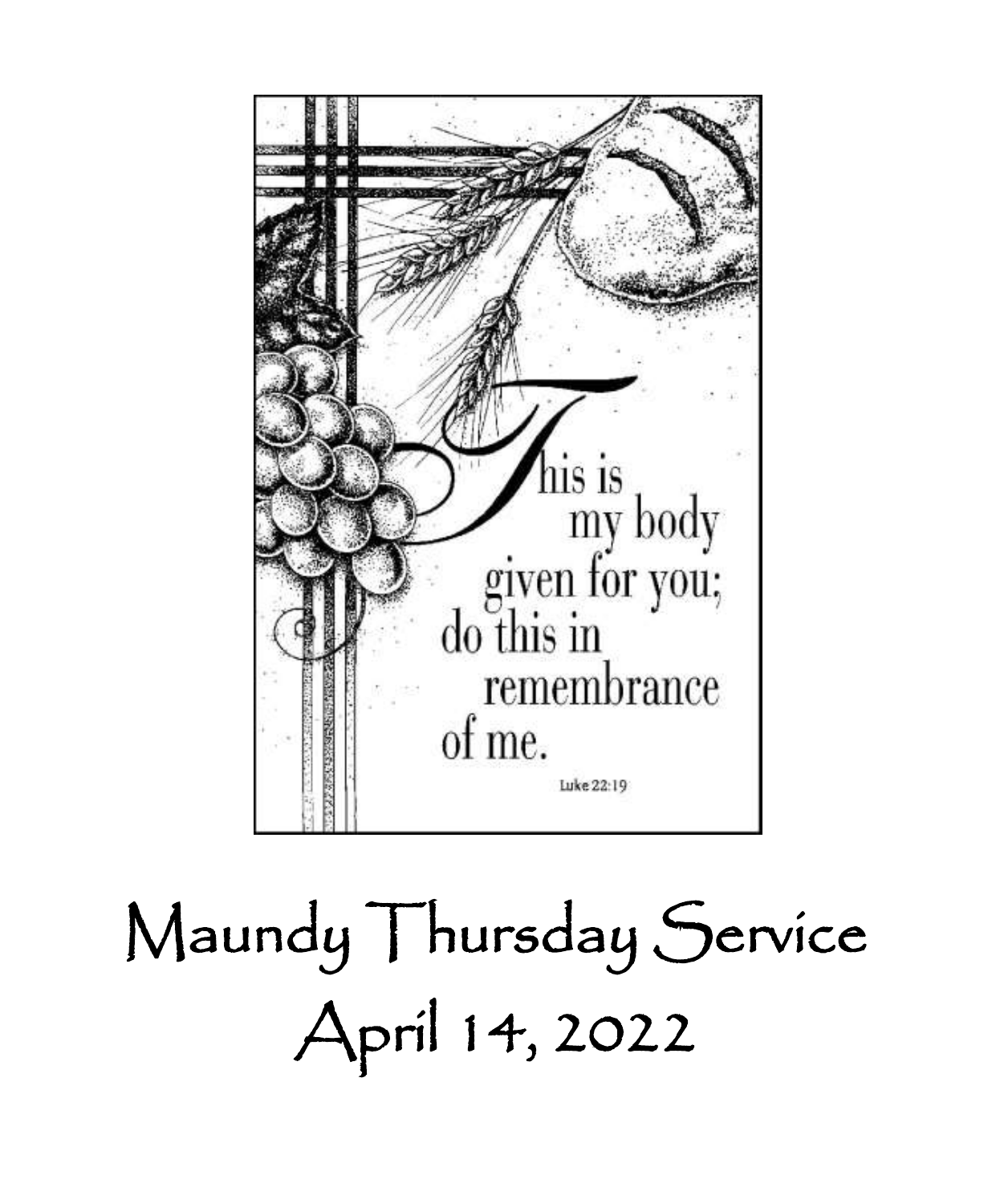### **HOLY TRINITY LUTHERAN CHURCH Lutheran Church – Missouri Synod**

**553 Ashmoor Avenue Bowling Green, KY 42101 Office # (270) 843-9595 Fax # (270) 843-7466**

[www.holytrinity-lc.org](http://www.holytrinity-lc.org/)

The Sermons are archived on our website. Check it out if you want to revisit the message.

**SUNDAY WORSHIP: 8:00 & 10:30 a.m. Ignite! & Bible Classes: 9:15 a.m.**

#### **WELCOME TO WORSHIP**

As we enter into the most solemn days of the church year, may God bless you at this holy time.

**TO OUR VISITORS:** We are delighted that you have joined us tonight. We pray that the service blesses you and invite you to worship with us again. If you are seeking a church family or would like to know more about Holy Trinity, please contact the Church Office at (270) 843-9595. We are here to serve you. Please use the attendance insert to provide your *Email, mailing address and phone number* so that we might extend a special welcome.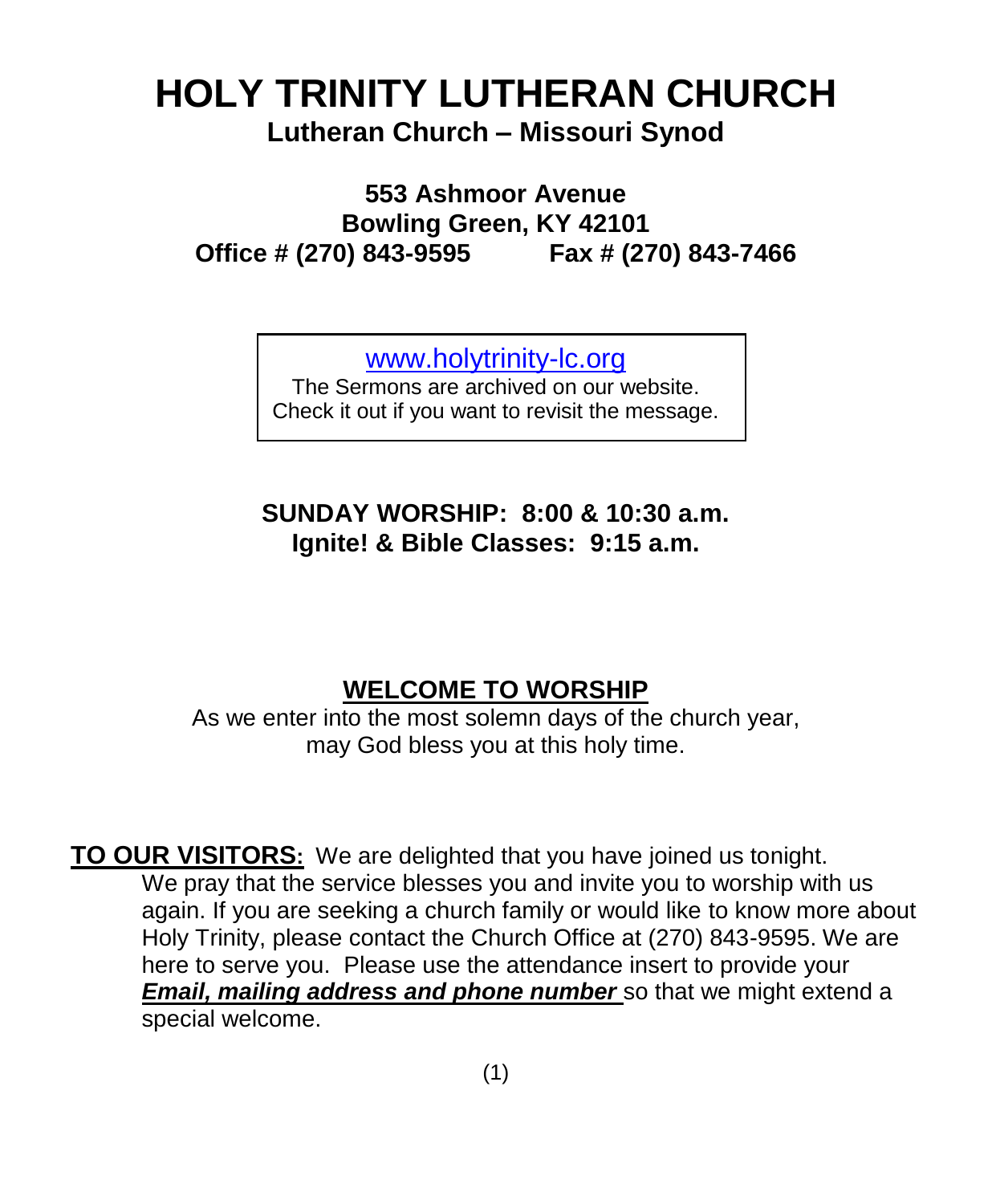#### **HOLY COMMUNION GUESTS**

**AS YOU COME TO THE LORD'S SUPPER** you are affirming with each communicant that Jesus is your Savior and Lord, that with Lutheran Christians you believe His Body and Blood are present, and you desire to serve Him as a dynamic disciple in the fellowship of the Church.

Please review the following questions while preparing for the Lord's Supper.

- 1) Do I believe that I am a sinful human being without hope of eternal life except for God's mercy in Christ?
- 2) Do I believe that Jesus Christ is God's Son and my personal Savior?
- 3) Do I believe that in this Sacrament I will receive Christ's true Body and true Blood in and with the bread and wine?
- 4) Do I hope by the power of the Holy Spirit to live a Godly life?

Please speak to the pastor if you have any special communion needs.

**A NURSERY** is available for infants up to children starting Kindergarten. Exit the sanctuary to the rear, and follow the hallway to the left, then turn at the first hallway to the right. Parents are welcome to worship with their children, but please use the nursery as needed. If you have any questions regarding the nursery please contact Laurie Seavey at (270) 991-1172.

**NOTE**: There is also a "nursing/cry room" just before the hallway to the nursery.

**TO THE MEMBERS OF HOLY TRINITY:** The presence of children is a gift to the church and they are a reminder that our church is growing. Please welcome all children and give a smile of encouragement to their parents.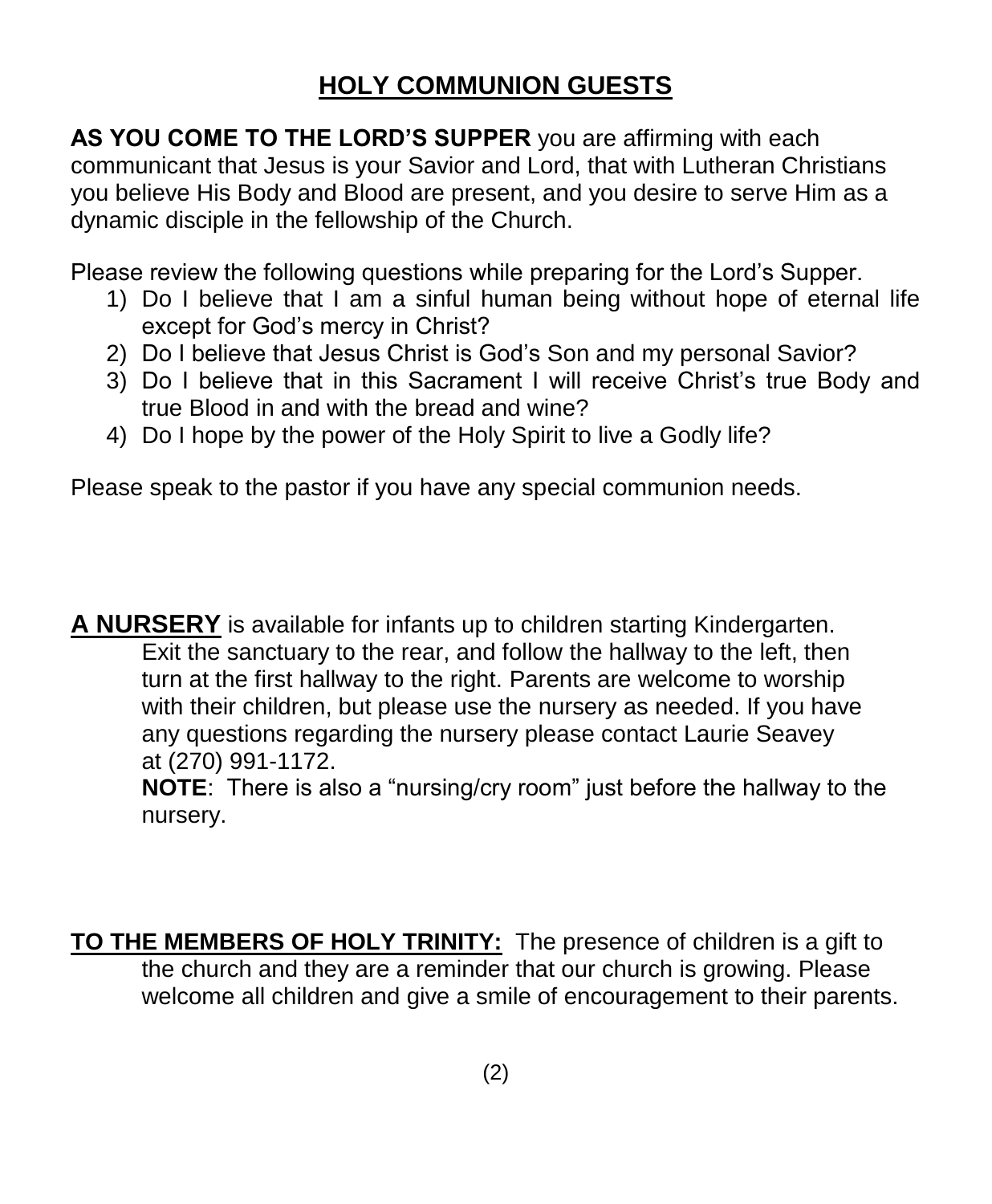#### **CELEBRATING CHILDREN AT HOLY TRINITY LUTHERAN CHURCH:**

To the parents of our young children, may we suggest:

- Relax! God put the wiggle in children; don't feel you have to suppress it in God's house. All are welcome.
- Sit toward the front where it is easier for your little ones to see and hear what's going on at the altar. They tire of seeing the backs of others' heads.
- Quietly explain the parts of the service and the actions of the pastor, deacons, readers, acolytes, choir, etc.
- Sing the hymns, pray, and voice the responses. Children learn liturgical behavior by copying you.
- If you have to leave the service with your child, feel free to do so, but please come back. As Jesus said, "Let the children come to Me."
- Remember that the way we welcome children in church directly affects the way they respond to the Church, to God, and to one another. Let them know that they are at home in this house of worship.

**WORSHIP BAGS** for our young worshipers are located in the Narthex. Please use these as needed during worship.

#### **LARGE PRINT BULLETINS are available from the Ushers.**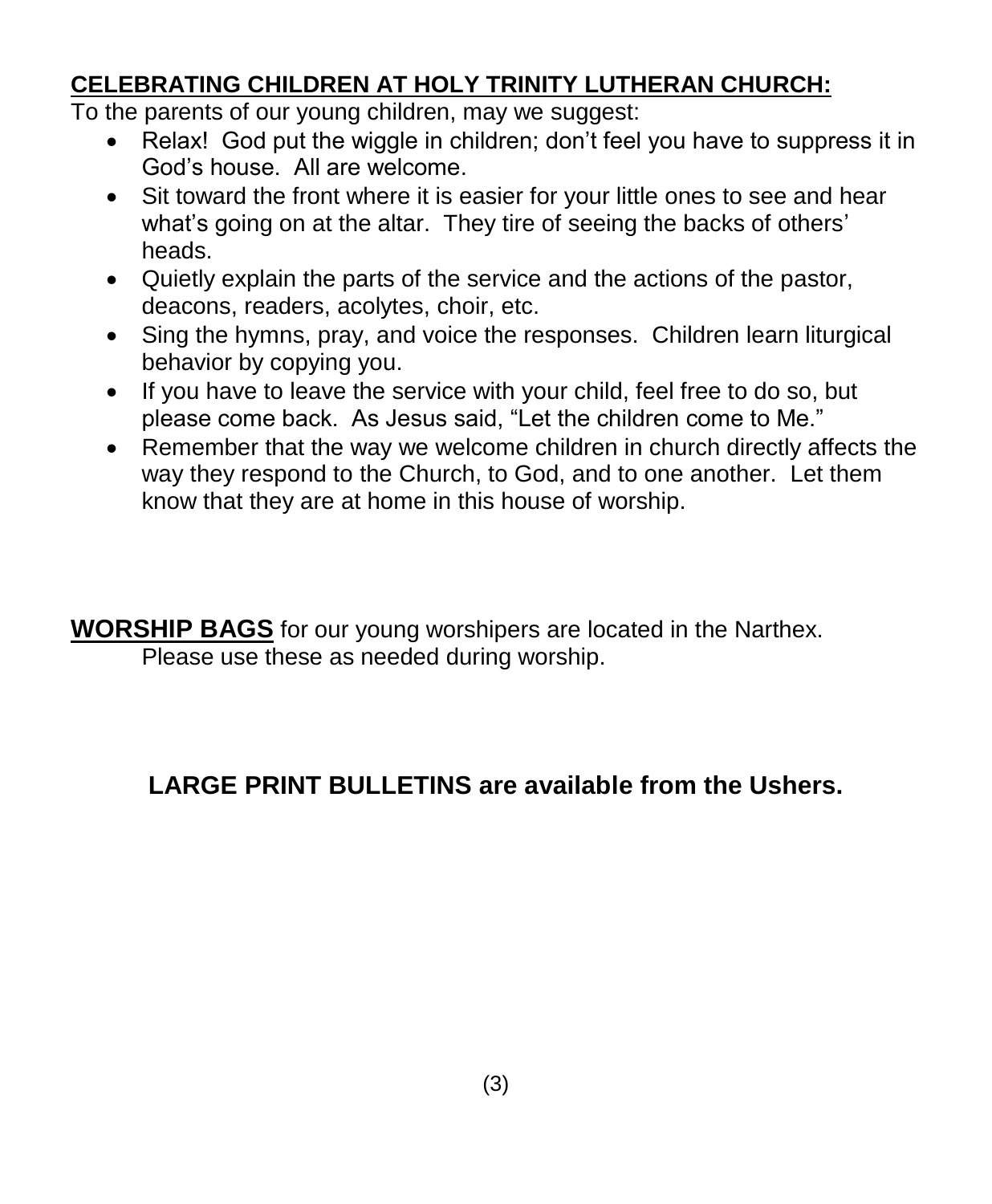#### **MAUNDY THURSDAY APRIL 14, 2022**

#### **AS WE GATHER**

The name for this day comes from the Latin word "mandatum", meaning "commandment". It refers to the two "new" commandments our Lord gave to His disciples on this day. The first is "love one another", and the second is "do this in remembrance of Me". In the early church, Maundy Thursday was also the day on which those who had fallen away from the Church were restored to full fellowship with other believers after having observed the 40-day penitential season of Lent. Today we are reminded of the reconciliation we have because of Christ's body and blood given for the forgiveness of our sin, and the example of self-giving love shown by our Lord as He washed the feet of His disciples.

**PLEASE REMEMBER: Silence/Turn Off your cell phone** as you come into the Sanctuary to worship the Lord. While you are silencing your phone, we encourage you to 'check in' on Facebook that you are with us today. Thank you.

"Behold the Lamb of God"

**PRELUDE Judy Owens**

**WELCOME**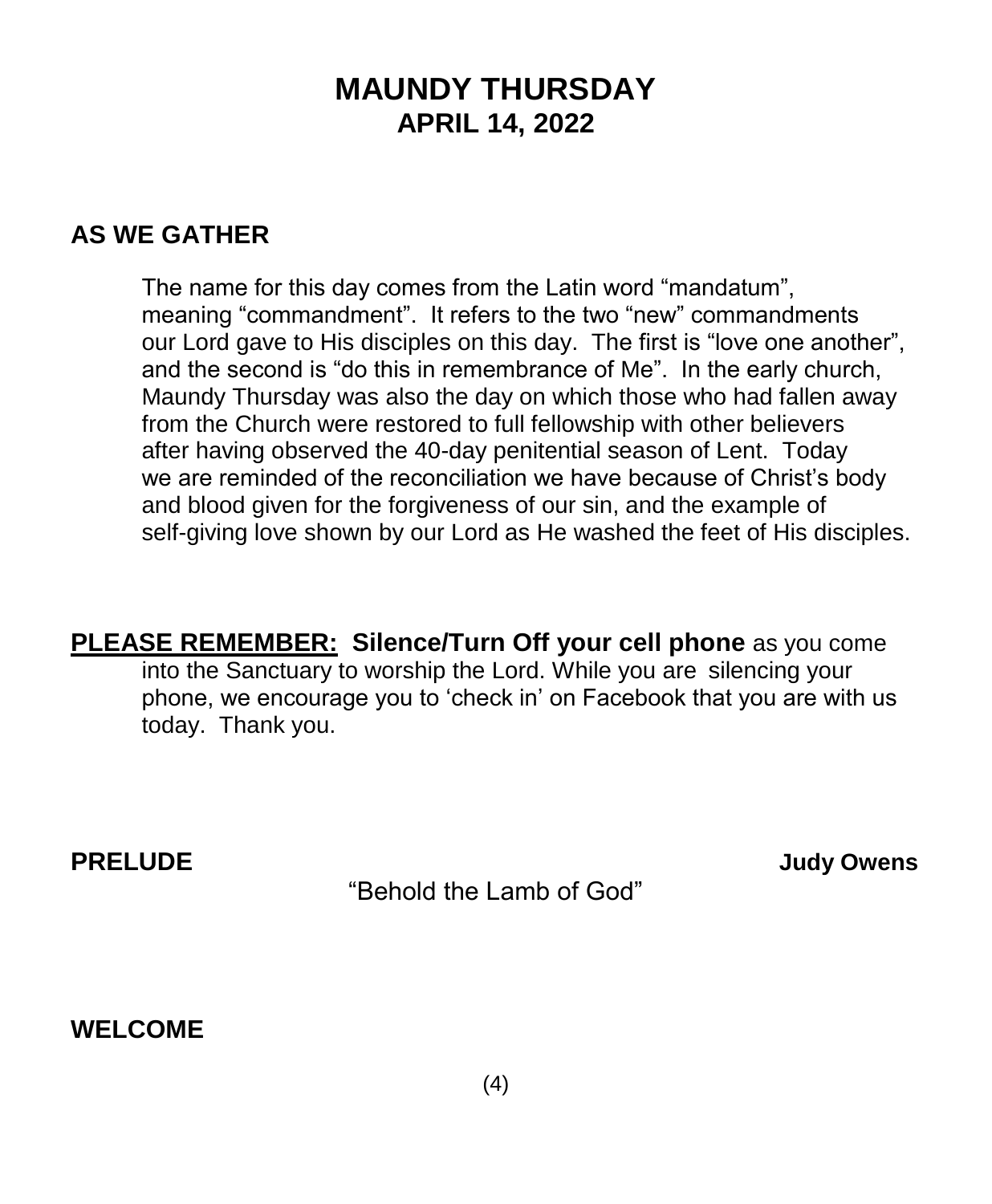"I Lay My Sins On Jesus"

#### **THE INVOCATION**

| People:    | Amen.                                                    |                        |  |
|------------|----------------------------------------------------------|------------------------|--|
|            | Spirit.                                                  | Matthew 28:19b [18:20] |  |
| Liturgist: | In the name of the Father and of the Son and of the Holy |                        |  |

#### **THE CONFESSION OF SINS**

| Liturgist:<br>People: | Out of the depths I cry to You, O Lord;<br>O Lord, hear my voice. Let Your ears be attentive<br>to my cry for mercy.                                                                                                                                                                                                                                                                                                                                                                                                                                                                                         |  |
|-----------------------|--------------------------------------------------------------------------------------------------------------------------------------------------------------------------------------------------------------------------------------------------------------------------------------------------------------------------------------------------------------------------------------------------------------------------------------------------------------------------------------------------------------------------------------------------------------------------------------------------------------|--|
| Liturgist:            | If You, O Lord, kept a record of sins, O Lord, who could<br>stand?                                                                                                                                                                                                                                                                                                                                                                                                                                                                                                                                           |  |
| People:               | But with You there is forgiveness; therefore You are<br>feared.                                                                                                                                                                                                                                                                                                                                                                                                                                                                                                                                              |  |
| Liturgist:            | Brothers and sisters in Christ Jesus, having been restored<br>to God's family by the blood of Jesus Christ, we are called<br>to live as children of God. Yet we confess before God<br>and one another that we have not loved Him with our whole<br>heart, soul, mind, and strength, nor have we loved one<br>another as we have been loved. We have sinned in our<br>thoughts, in our words, in our actions, and in our lack of<br>actions. Some of our sins we know; some remain unknown<br>even to us. Let us silently reflect on those sins known to us,<br>and confess them to God, our merciful Father. |  |

*(Silence for personal reflection on God's Word and confession of sin.)* **(CONTINUED)**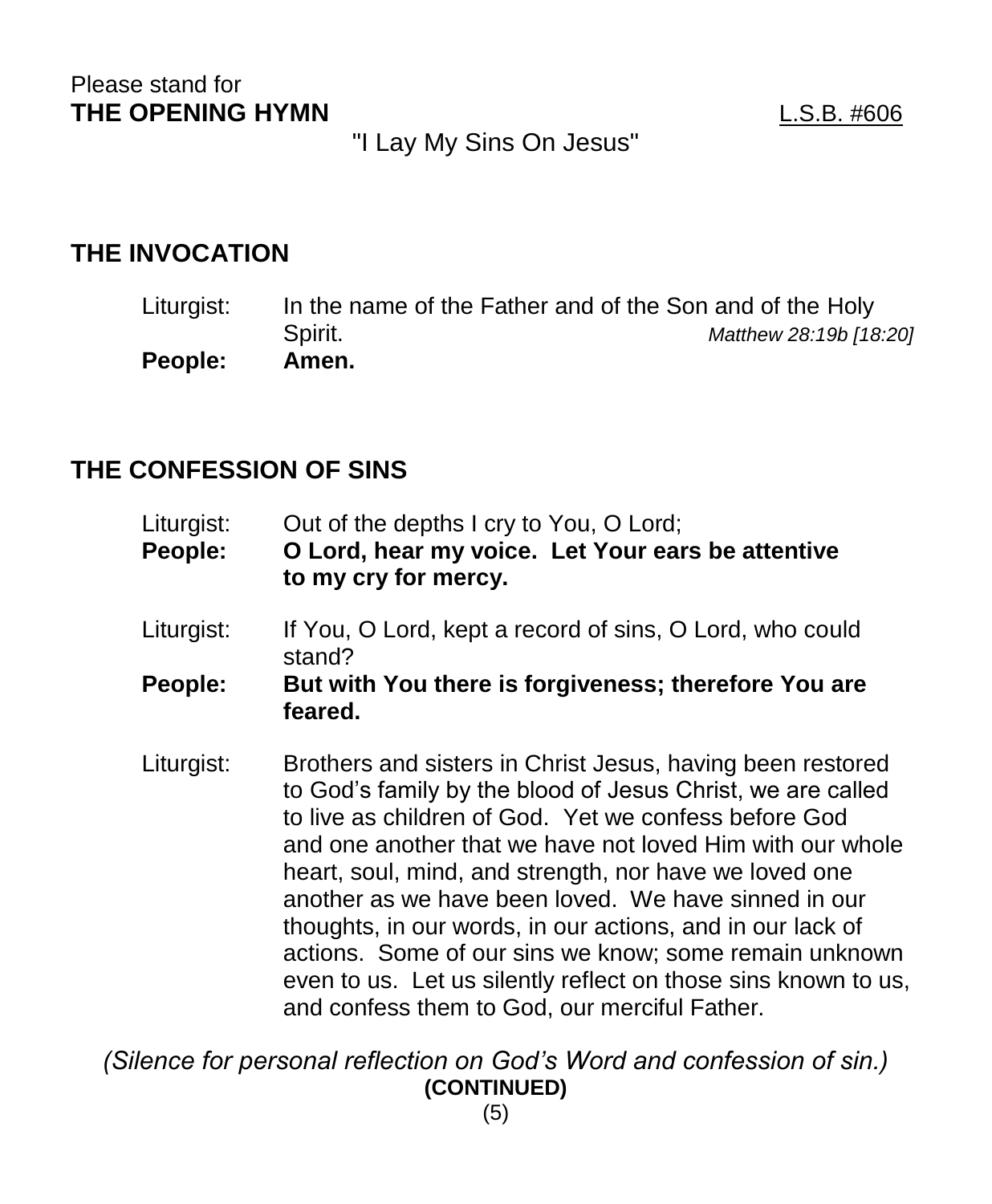#### **THE ABSOLUTION**

Pastor: With repentant King David and with the tax collector in the temple we plead,

**People: "God, be merciful to me, a sinner."**

Pastor: God is merciful. Even before we were aware of our sin, He sent His Son to die for us, and for His sake God forgives all our sins. As a called and ordained servant of the Word, and at the command and promise of my Lord Jesus Christ, I therefore announce the forgiveness of all our sins in the name of the Father and of the Son and of the Holy Spirit. **People: Amen.**

#### **CONGREGATIONAL HYMN** L.S.B. #610

"Lord Jesus, Think On Me" Synesius of Cyrene & William Daman

**1. Lord Jesus, think on me And purge away my sin; From worldly passions set me free And make me pure within.**

**2. Lord Jesus, think on me, By anxious thoughts oppressed; Let me Your loving servant be And taste Your promised rest.**

**4. Lord Jesus, think on me Nor let me go astray; Through darkness and perplexity Point out Your chosen way.**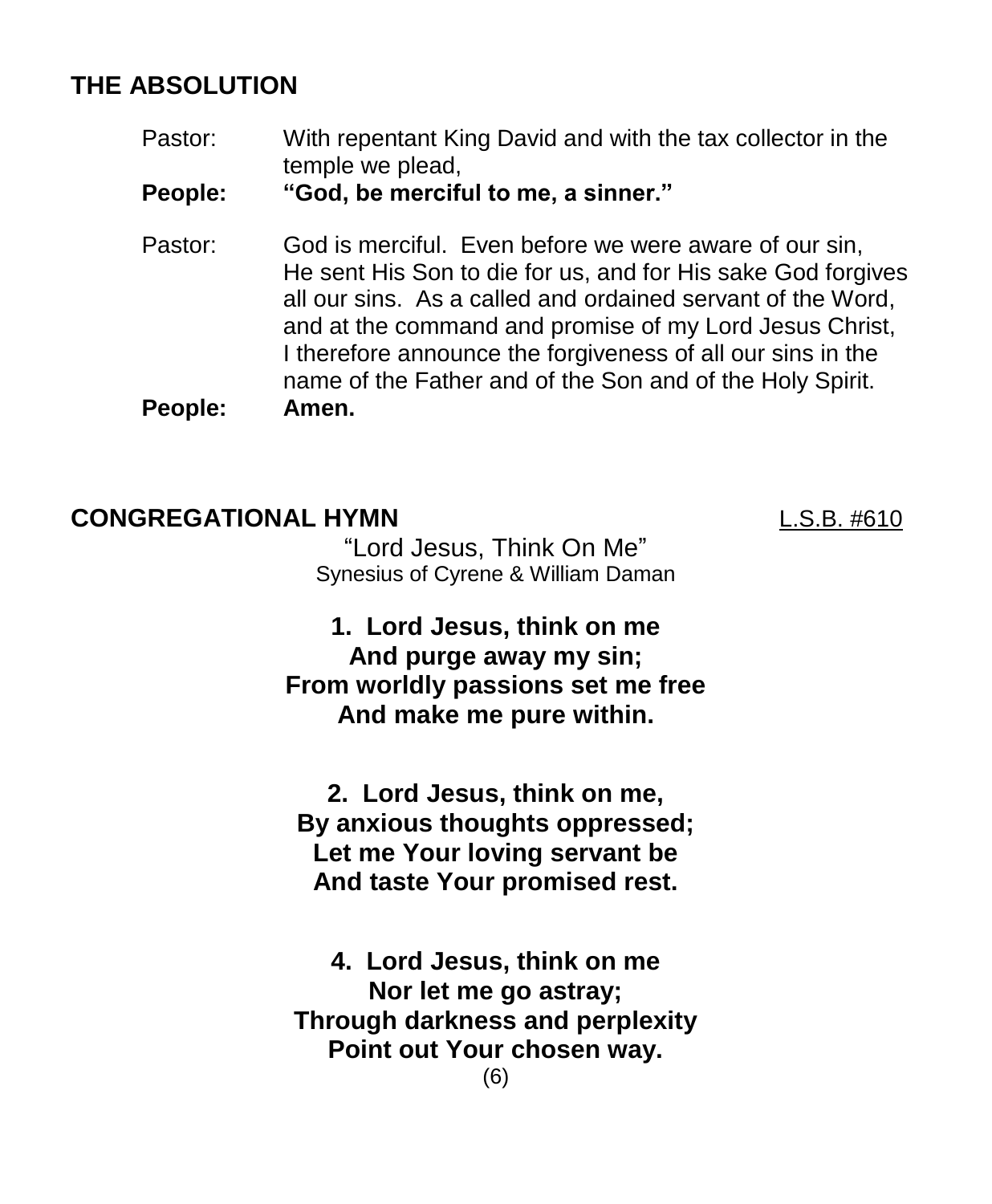#### **A NEW COMMANDMENT: LOVE ONE ANOTHER**

| Liturgist: | Jesus said, "A new command I give you: Love one another.<br>As I have loved you, so you must love one another." |                 |  |  |
|------------|-----------------------------------------------------------------------------------------------------------------|-----------------|--|--|
| People:    | "By this all people will know that you are My disciples,                                                        |                 |  |  |
|            | if you love one another."                                                                                       | John 13:34 & 35 |  |  |
| Liturgist: | "God demonstrates His own love for us in this: While we                                                         |                 |  |  |
|            | were still sinners, Christ died for us."                                                                        | Romans 5:8      |  |  |
| People:    | "This is how we know what love is: Jesus Christ laid                                                            |                 |  |  |
|            | down His life for us. And we ought to lay down our lives                                                        |                 |  |  |
|            | for our brothers."                                                                                              | 1 John 3:16     |  |  |
| Liturgist: | "May the Lord make your love increase and overflow for                                                          |                 |  |  |
|            | each other and for everyone else, just as ours does for you."<br>1 Thessalonians 3:12                           |                 |  |  |

#### **THE KYRIE**

| Liturgist:<br>People: | For the peace of the whole world, for the well-being of the<br>Church of God, and for the unity of all, let us pray to the<br>Lord:<br>Lord, have mercy. |
|-----------------------|----------------------------------------------------------------------------------------------------------------------------------------------------------|
| Liturgist:            | For this holy house, and for all who offer here their worship<br>and praise, let us pray to the Lord:                                                    |
| People:               | Lord, have mercy.                                                                                                                                        |
| Liturgist:<br>People: | Help, save, comfort, and defend us, gracious Lord.<br>Amen.                                                                                              |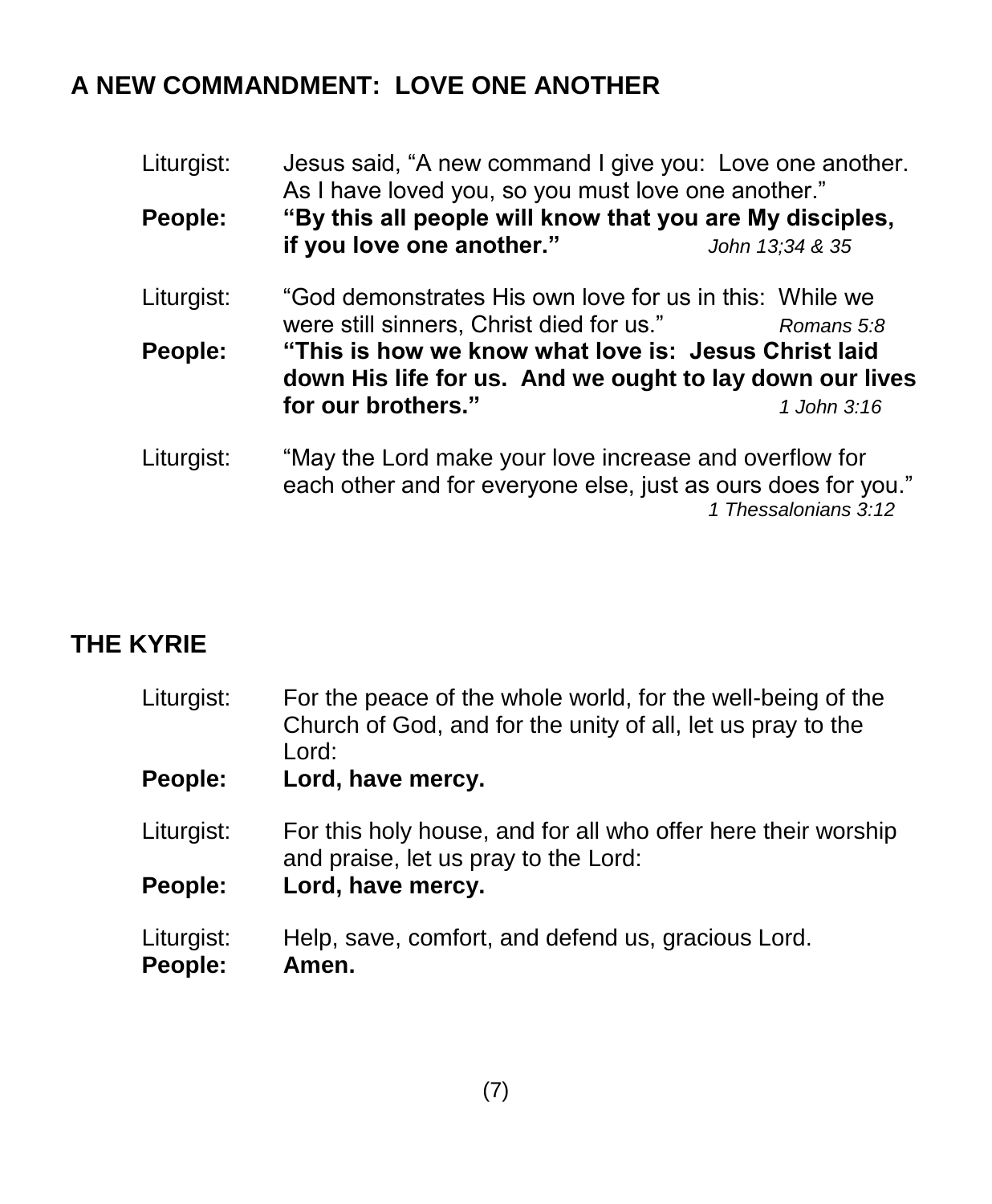#### **THE COLLECT**

- Liturgist: The Lord be with you. **People: And with your spirit.**
- Liturgist: Holy God, source of love, on the night of His betrayal Jesus gave His disciples a new commandment: to love one another as He had loved them. By Your Holy Spirit continually write this commandment on our hearts and in our lives. We pray through Jesus Christ our Lord, who lives and reigns with You and the Holy Spirit, one God, now and forever.

**People: Amen.**

### **FROM THE HOLY SCRIPTURES**

#### **THE OLD TESTAMENT READING Exodus 12:1-14**

Reader: The Old Testament Reading is from the  $12<sup>th</sup>$  chapter of Exodus.

The LORD said to Moses and Aaron in the land of Egypt,  $2$  "This month shall be for you the beginning of months. It shall be the first month of the year for you.  $3$  Tell all the congregation of Israel that on the tenth day of this month every man shall take a lamb according to their fathers' houses, a lamb for a household.  $4$  And if the household is too small for a lamb, then he and his nearest neighbor shall take according to the number of persons; according to what each can eat you shall make your count for the lamb. <sup>5</sup> Your lamb shall be without blemish, a male a year old. You may take it from the sheep or from the goats,  $^6$  and you shall keep it until the fourteenth day of this month, when the whole assembly of the congregation of Israel shall kill their lambs at twilight.

#### **(CONTINUED)**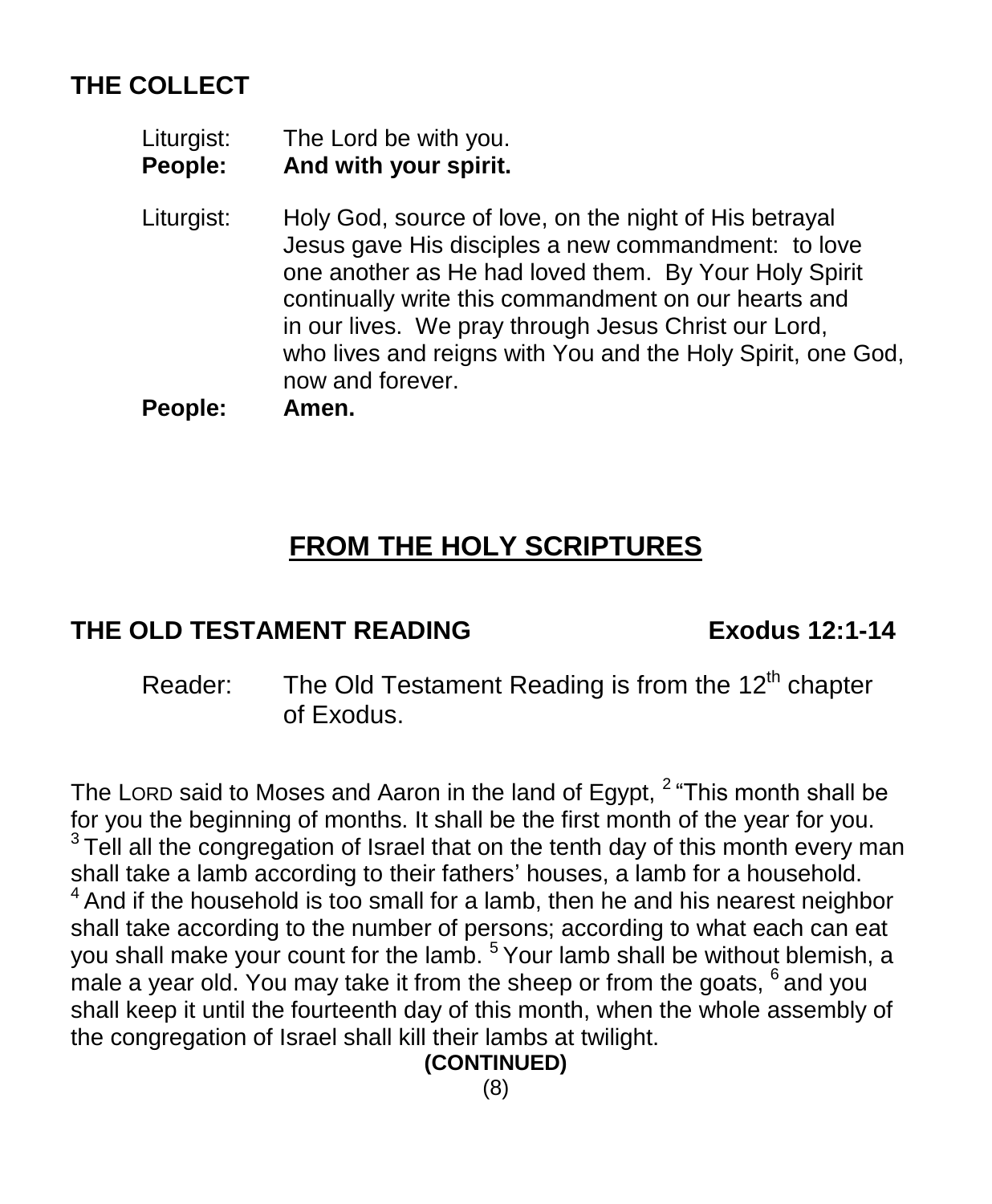$7$  "Then they shall take some of the blood and put it on the two doorposts and the lintel of the houses in which they eat it.  $8$  They shall eat the flesh that night, roasted on the fire; with unleavened bread and bitter herbs they shall eat it. <sup>9</sup> Do not eat any of it raw or boiled in water, but roasted, its head with its legs and its inner parts. <sup>10</sup> And you shall let none of it remain until the morning; anything that remains until the morning you shall burn.  $11$  In this manner you shall eat it: with your belt fastened, your sandals on your feet, and your staff in your hand. And you shall eat it in haste. It is the LORD's Passover.  $12$  For I will pass through the land of Egypt that night, and I will strike all the firstborn in the land of Egypt, both man and beast; and on all the gods of Egypt I will execute judgments: I am the LORD. <sup>13</sup> The blood shall be a sign for you, on the houses where you are. And when I see the blood, I will pass over you, and no plague will befall you to destroy you, when I strike the land of Egypt.

 $14$  "This dav shall be for you a memorial day, and you shall keep it as a feast to the LORD; throughout your generations, as a statute forever, you shall keep it as a feast.

Reader: This is the Word of the Lord. **People: Thanks be to God!**

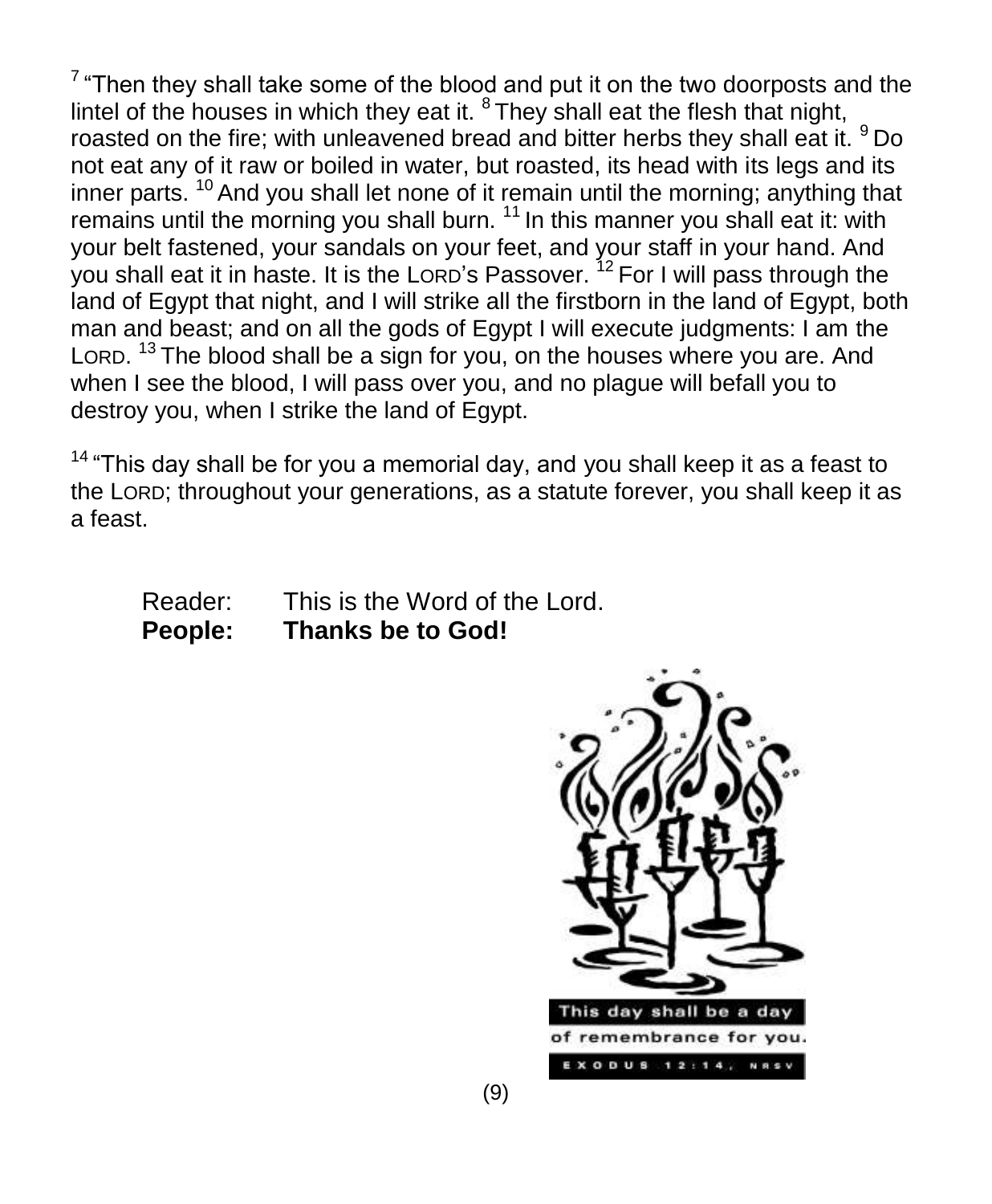#### **THE EPISTLE READING 1 Corinthians 10:1-4**

#### Reader: The Epistle Reading is from the  $10<sup>th</sup>$  chapter of 1 Corinthians.

For I do not want you to be unaware, brothers, that our fathers were all under the cloud, and all passed through the sea,  $^2$  and all were baptized into Moses in the cloud and in the sea,  $3$  and all ate the same spiritual food,  $4$  and all drank the same spiritual drink. For they drank from the spiritual Rock that followed them, and the Rock was Christ.

Reader: This is the Word of the Lord. **People: Thanks be to God!**

#### Please stand for **THE HOLY GOSPEL Luke 22:7-20**

Reader: The Holy Gospel according to St. Luke, the  $22<sup>nd</sup>$  chapter.

 $7$ Then came the day of Unleavened Bread, on which the Passover lamb had to be sacrificed. <sup>8</sup> So Jesus sent Peter and John, saying, "Go and prepare the Passover for us, that we may eat it." <sup>9</sup> They said to him, "Where will you have us prepare it?" <sup>10</sup> He said to them, "Behold, when you have entered the city, a man carrying a jar of water will meet you. Follow him into the house that he enters  $11$  and tell the master of the house, 'The Teacher says to you, Where is the guest room, where I may eat the Passover with my disciples?' <sup>12</sup> And he will show you a large upper room furnished; prepare it there."  $13$  And they went and found it just as he had told them, and they prepared the Passover.

> **(CONTINUED)** (10)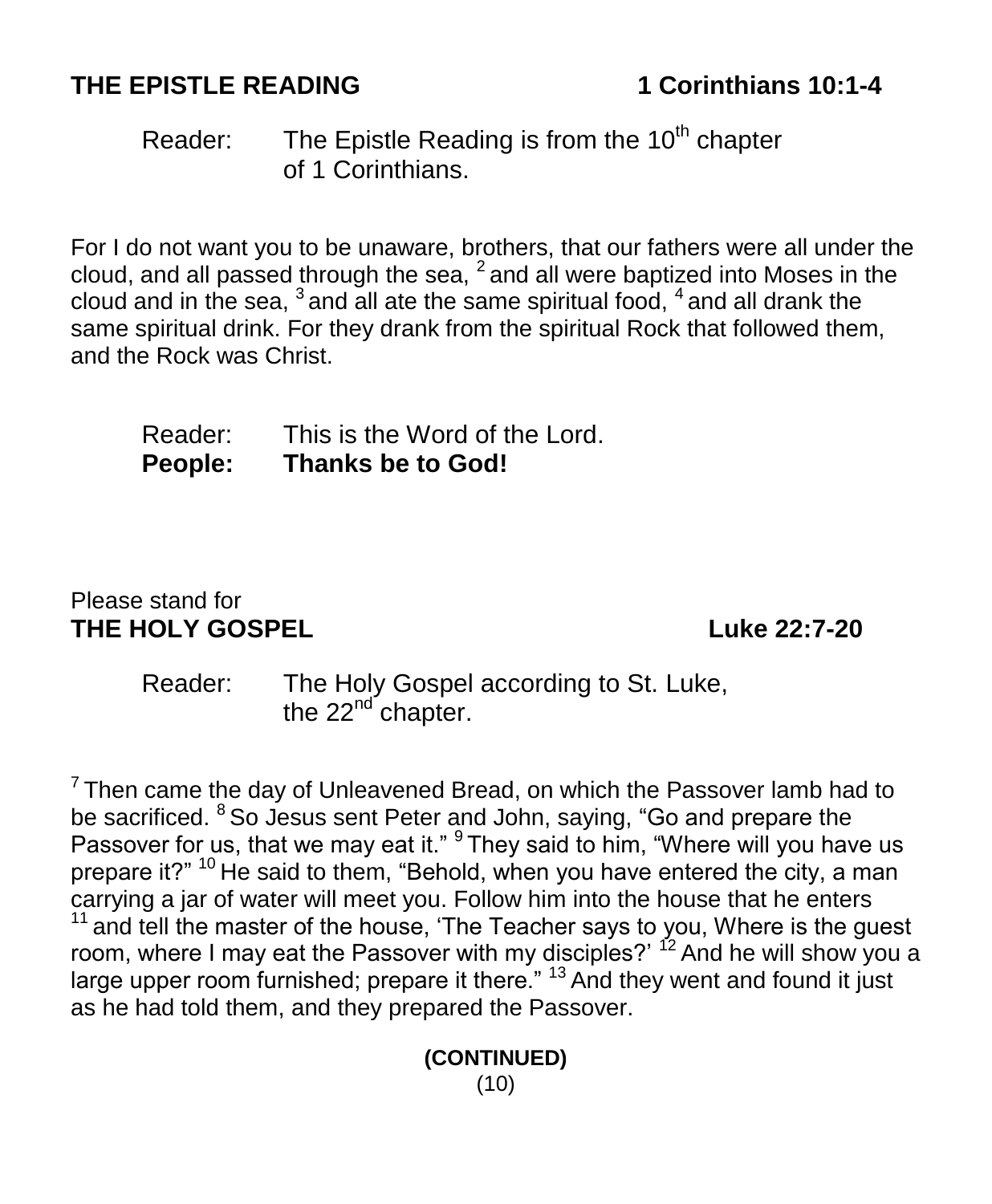$14$  And when the hour came, he reclined at table, and the apostles with him.  $15$  And he said to them, "I have earnestly desired to eat this Passover with you before I suffer. <sup>16</sup> For I tell you I will not eat it until it is fulfilled in the kingdom of God."  $17$  And he took a cup, and when he had given thanks he said, "Take this, and divide it among yourselves.  $18$  For I tell you that from now on I will not drink of the fruit of the vine until the kingdom of God comes." <sup>19</sup> And he took bread, and when he had given thanks, he broke it and gave it to them, saying, "This is my body, which is given for you. Do this in remembrance of me."  $20$  And likewise the cup after they had eaten, saying, "This cup that is poured out for you is the new covenant in my blood."

Reader: This is the Gospel of the Lord. **People: Thanks be to God!**

#### **THE GATHERING OF OUR TITHES AND OFFERINGS**

**THE OFFERTORY Judy Owens**

"Alas and Did My Savior Bleed"

**THE PRAYERS OF THE CHURCH**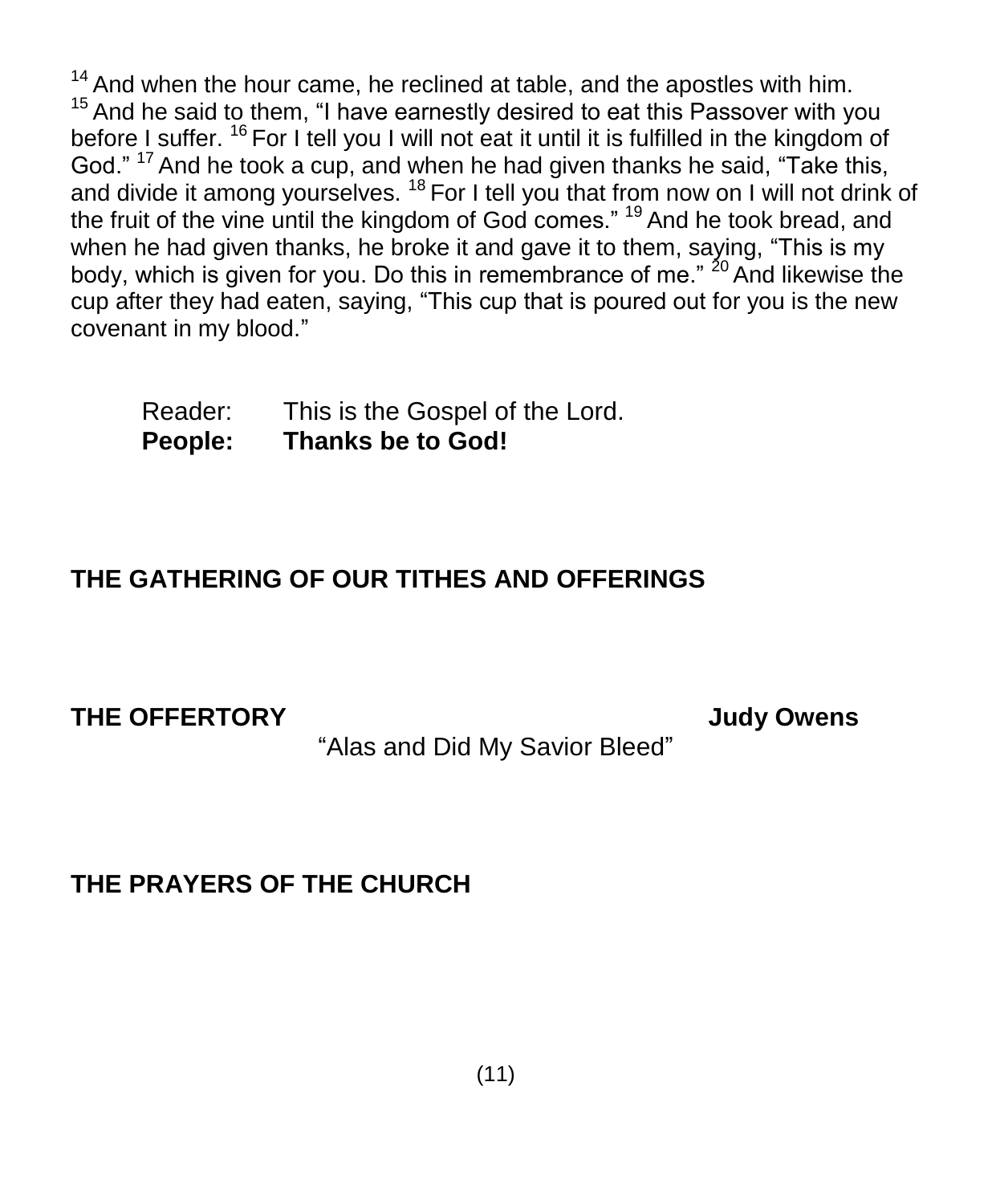#### **THE LORD'S PRAYER** *Matthew 6:9-13*

**All: Our Father who art in heaven, hallowed be Thy name, Thy kingdom come, Thy will be done on earth as it is in heaven; give us this day our daily bread; and forgive us our trespasses as we forgive those who trespass against us; and lead us not into temptation, but deliver us from evil. For Thine is the kingdom and the power and the glory forever and ever. Amen.**

#### **THE SERMON HYMN** L.S.B. #761

"Rock of Ages, Cleft for Me"

**THE SERMON Pastor Toopes** 





 $(12)$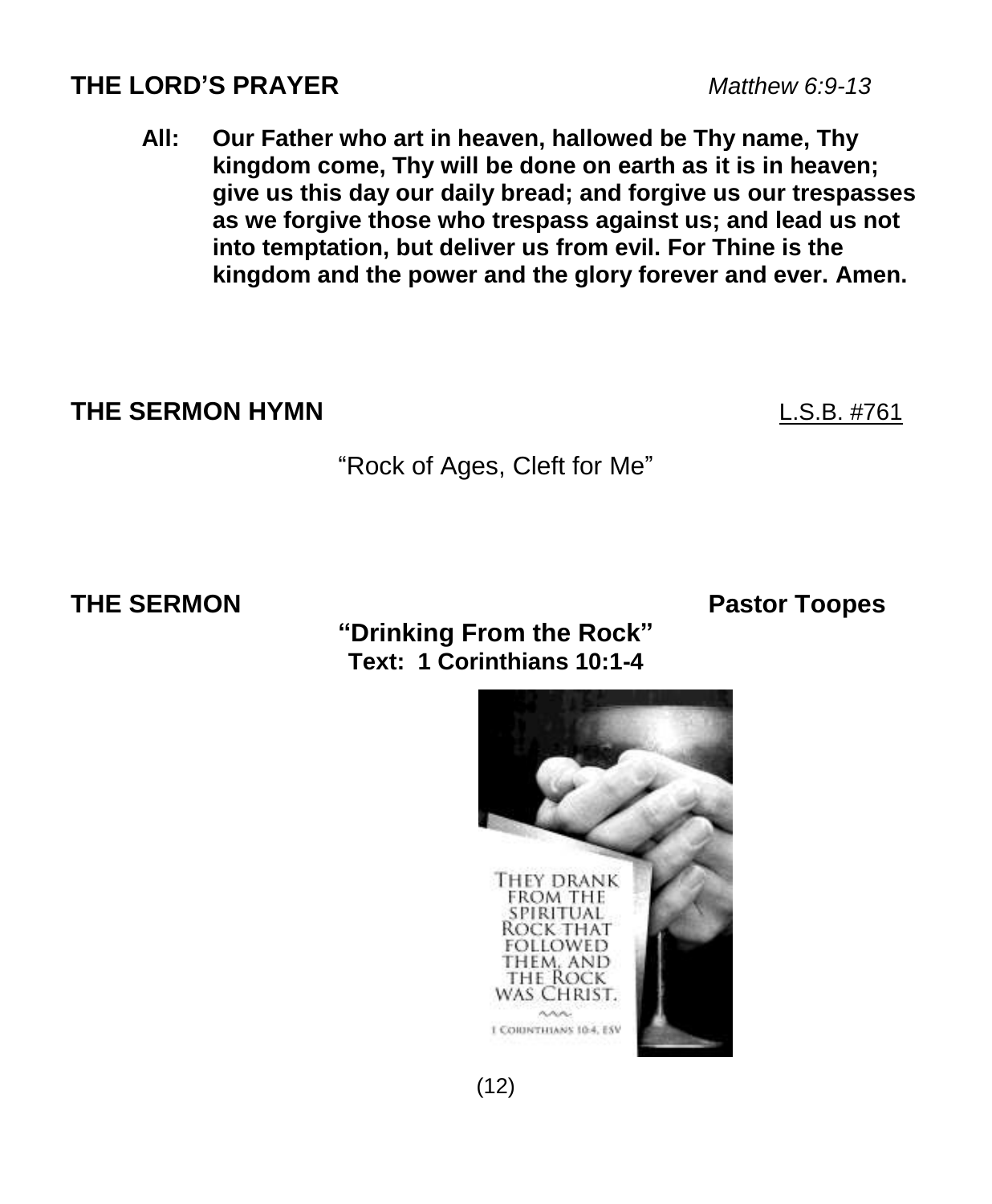### **THE SERVICE OF HOLY COMMUNION**

- Pastor: Remembering the commandments Jesus gave us this day, to love one another as we have been loved, and to celebrate this feast in remembrance of Him, we give thanks to You, O Lord God almighty, and we ask You mercifully to accept our praise and thanksgiving. Bless us, Your children, so that all who receive the very body and blood of Jesus may be filled with Your heavenly peace and joy.
- **People: To You, O God, Father, Son, and Holy Spirit, be all honor and glory in Your holy Church forever and ever. Amen.**

#### **THE WORDS OF INSTITUTION**

*Matthew 26:26-28; Mark 14:22-24; Luke 22:19 & 20; 1 Corinthians 11:23-25*

Pastor: Our Lord Jesus Christ, on the night when He was betrayed, took bread, and when He had given thanks, He broke it and gave it to the disciples and said: "Take, eat; this is My body, which is given for you. This do in remembrance of Me."

> In the same way also He took the cup after supper, and when He had given thanks, He gave it to them, saying: "Drink of it, all of you; this cup is the new testament in My blood, which is shed for you for the forgiveness of sins. This do, as often as you drink it, in remembrance of Me."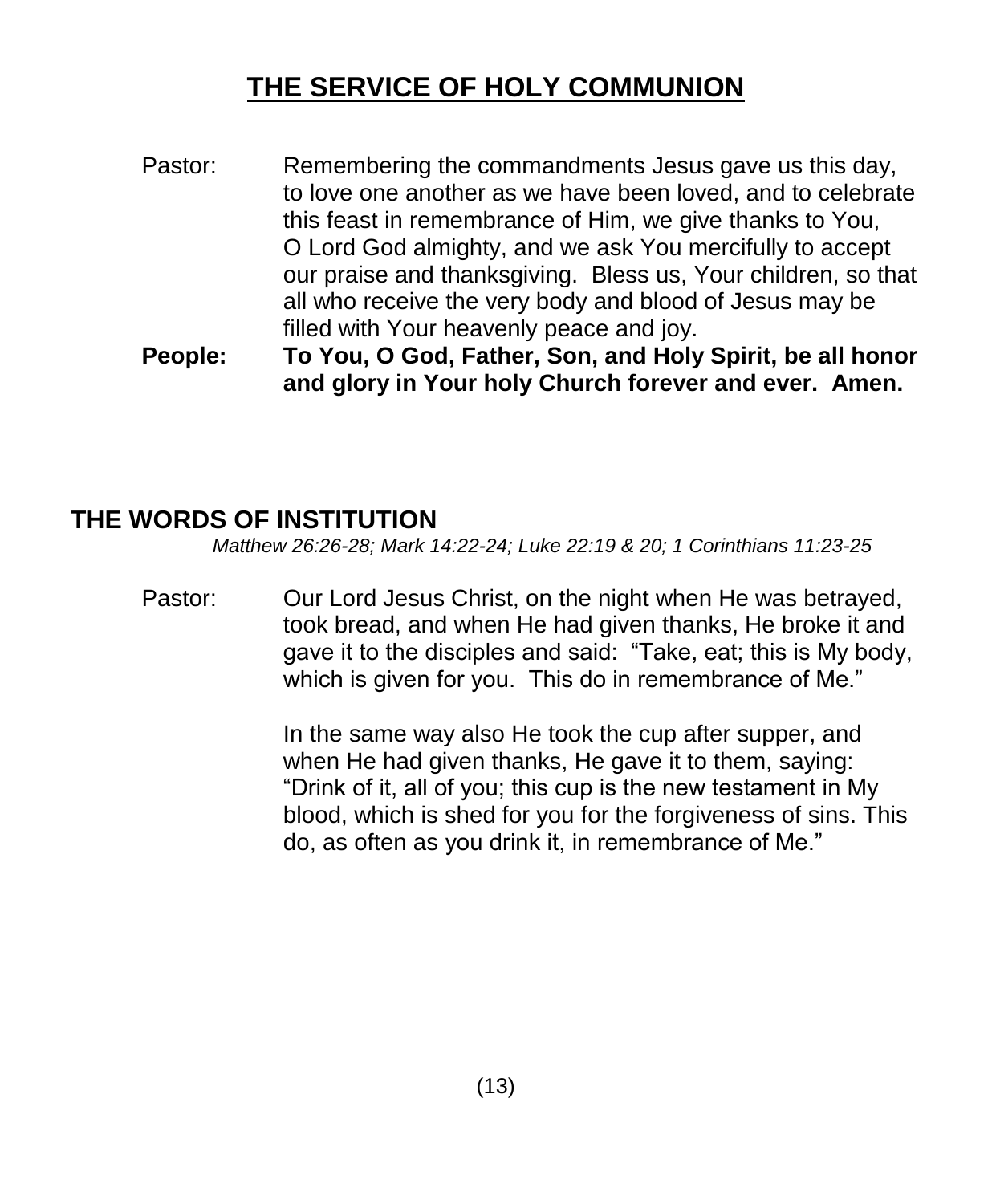**Lamb of God, You take away the sin of the world; have mercy on us.**

**Lamb of God, You take away the sin of the world; have mercy on us.**

**Lamb of God, You take away the sin of the world; grant us peace.**



Please be seated for **THE DISTRIBUTION OF HOLY COMMUNION**

**THE CLOSING HYMN** L.S.B. #436

"Go To Dark Gethsemane" (Verses 1-3)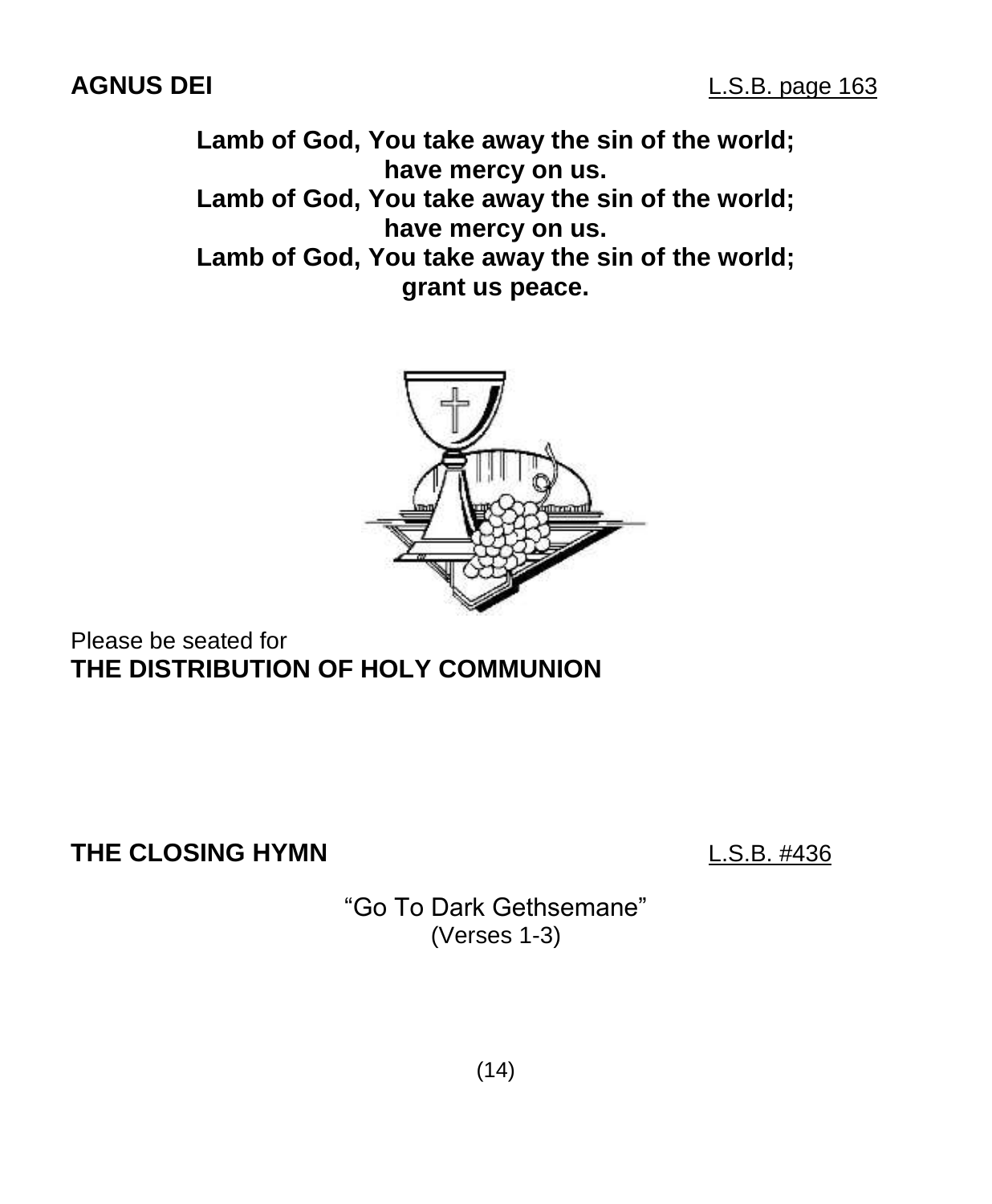#### **THE STRIPPING OF THE ALTAR**

After the Last Supper, less than 24 hours remained in the earthly life of our Lord. Events moved rapidly:

prayer in Gethsemane betrayal by Judas arrest, mock trial, painful beating, the trudge to Golgotha and execution.

As His life was stripped from Him, so we strip our altar of the signs of life to symbolize His purposeful, redemptive suffering and death for us.

Jesus said, "I am the Light of the world. Whoever follows Me will have the light of life and will never walk in darkness."

The events of Golgotha snuffed out the life of Jesus, the Light of the world. As even creation was dark when He suffered, so we extinguish our candles and remove them.

Our offerings represent one way of serving God and others. They reflect God's greatest offering to the world and to us in sending His Son, Jesus, in human form. As the offered body of Jesus was removed from sight in burial, so we remove our offerings.

The missal stand holds our worship books that guide our worship life together as we sing praises to God. As Jesus suffers, joyous songs are not heard. As these sounds of joy are removed from our lips, we remove the missal stand.

Jesus' offered Body and His shed Blood have been given to us in, with, and under the form of bread and wine in this Holy Mystery. As He was removed from us in the grave, so we remove the elements and vessels of this Sacrament.

Our altar is in the form of a table. It is here where our Lord Jesus serves us as both Host and Meal at His banquet feast. The coverings and paraments are made of fine linen and brocade; materials appropriate for feasting with our King. As our King's body was stripped in crucifixion, so our altar is stripped of its coverings.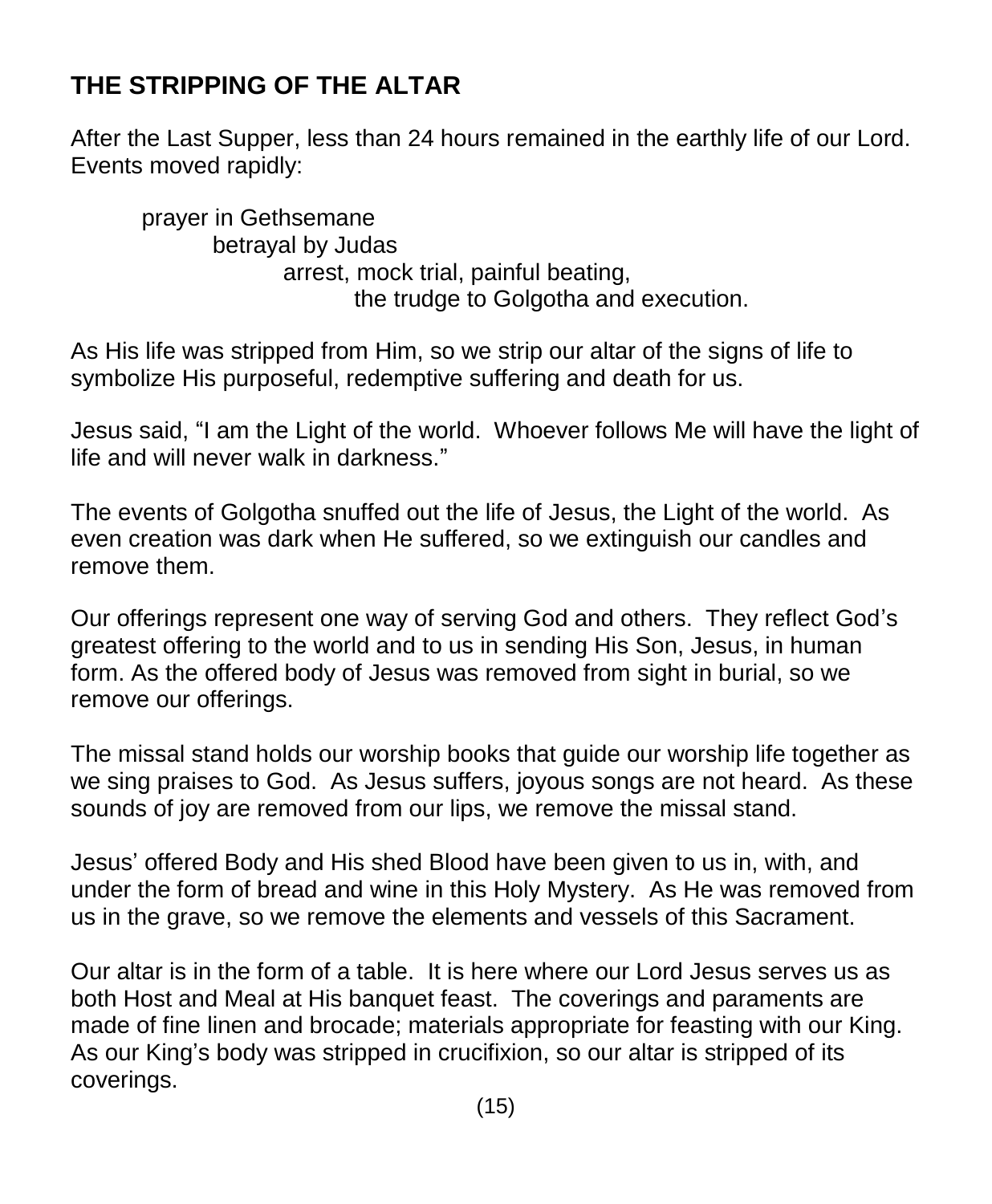#### **THE POSTLUDE**

Liturgy (or the appropriate portion thereof) from the Lutheran Service Book ©2006 Concordia Publishing House. Used by permission. License #000014332.

#### OUR WORSHIP CONTINUES IN OUR DAILY SERVICE ++



(16)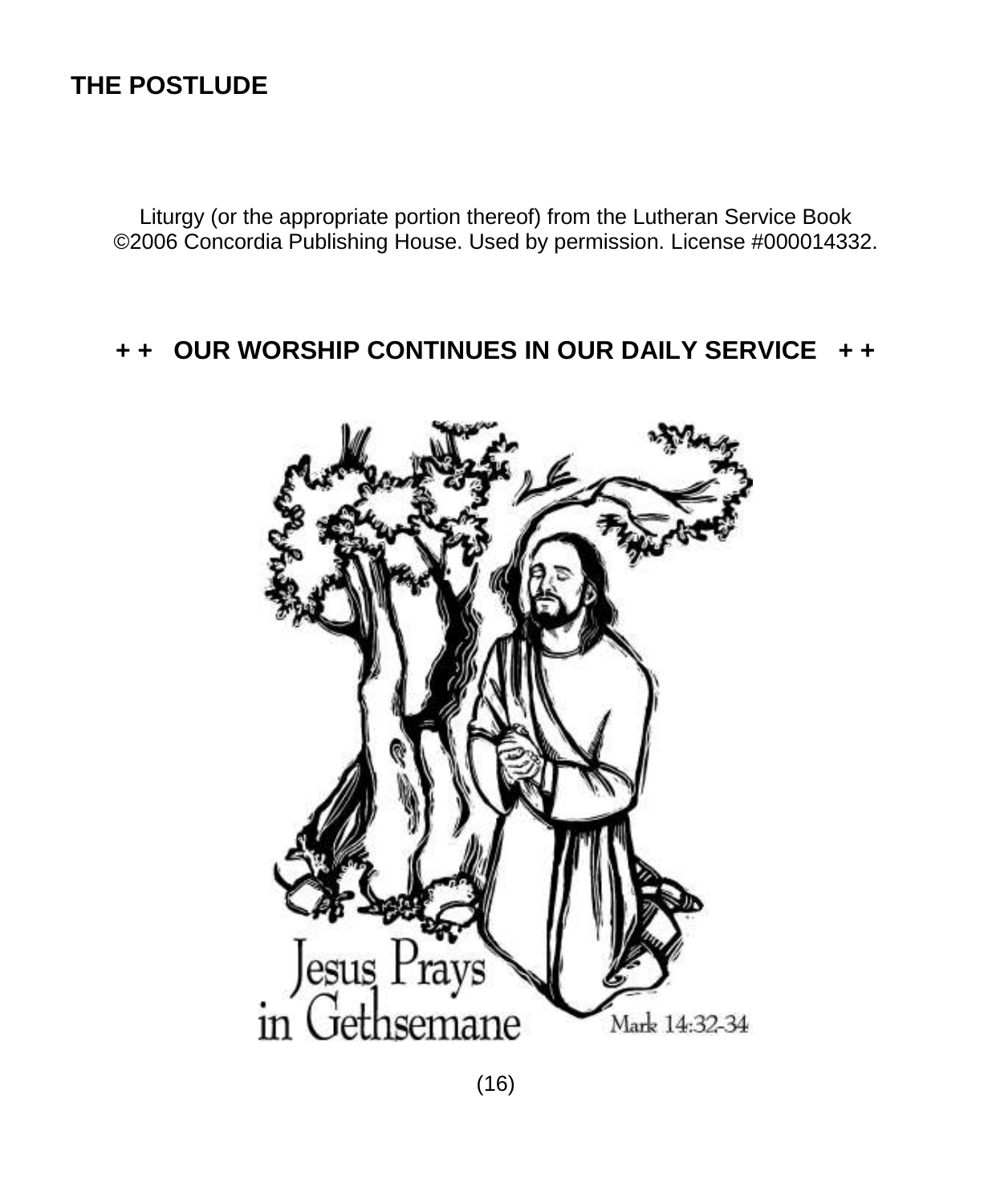Jesus instituted Communion while celebrating the Jewish Passover with his disciples. The meal's ritual foods hold meaning for Christians, too, because our faith story is interwoven with that of Judaism.



**Matzoh:** This unraised bread recalls the Israelites' hasty departure from oppression in Egypt. Jesus used the Passover bread to present to us His very body, which delivers us from bondage to sin and death.

**Salt water:** It symbolizes the tears of the Hebrews and of all who suffer in any time and place. Christians believe that in Jesus God embraced human suffering so we need never face it alone.

**Parsley:** Dipped in the salt water, this green, leafy vegetable represents the Hebrews' rebirth out of sorrow into the joy of freedom. Easter's celebration of resurrection proclaims a coming day when God "will wipe every tear from [our] eyes [and] there will be no more death" (Revelation 21:4, NIV).

**Shankbone:** A lamb slaughtered for each Hebrew household meant life for those within. The meat strengthened them for the escape journey, and the blood, swabbed on their doorframe, signaled for Death to "pass over." Jesus used wine at the Passover meal to present to us His very blood - the blood of the Lamb of God - which He would shed for our forgiveness and salvation.

**Egg:** For Jews celebrating Passover, an egg symbolizes memory of the Exodus and renewal of faith. For Christians at Easter, eggs — especially open, empty ones — call to mind Jesus' empty tomb, renewal and abundant life.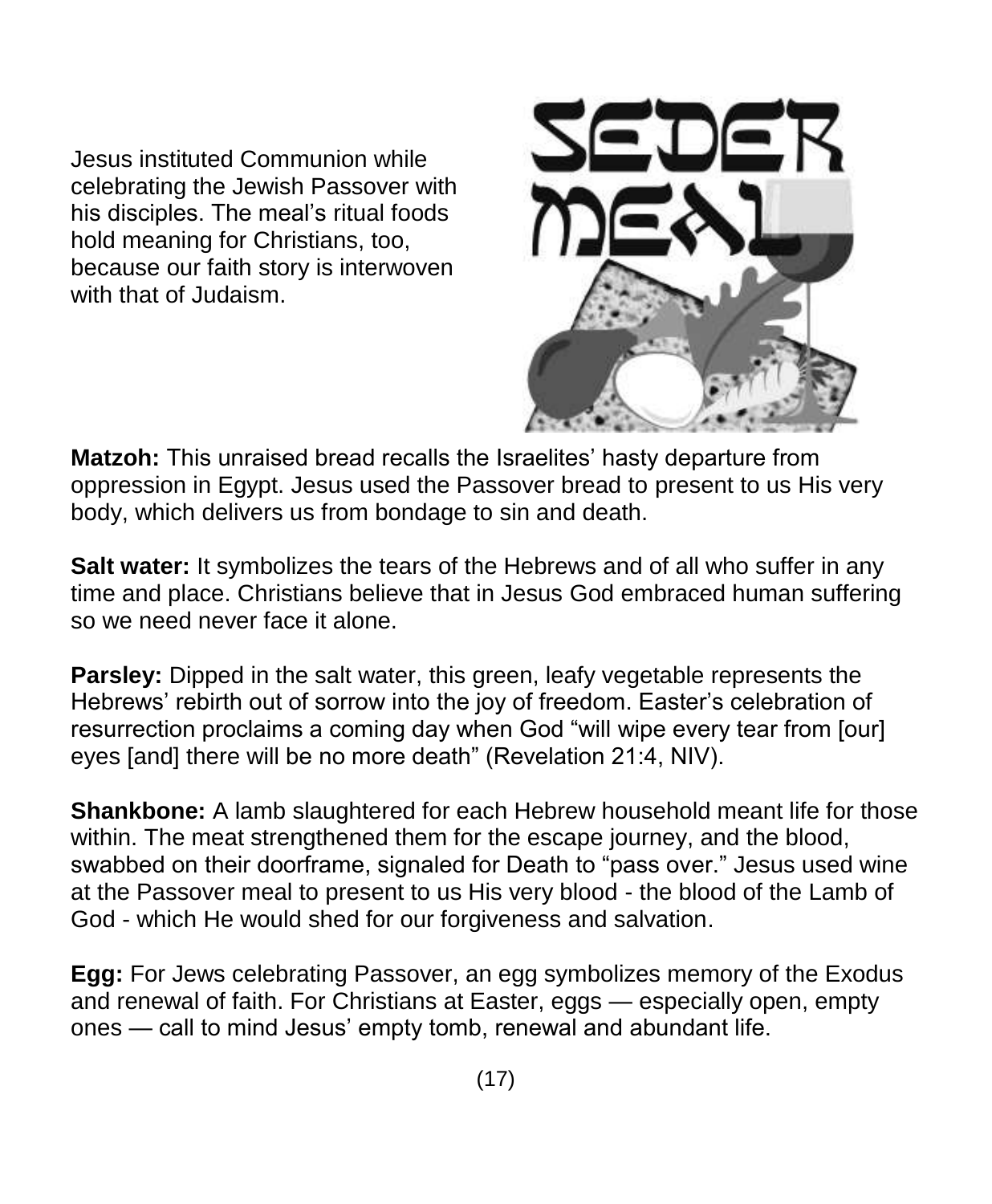#### *THE PRELUDE TO GOOD FRIDAY*

As we leave tonight, our focus now turns to the events of that first Good Friday.

His arrest, the questioning, the beatings, the sentence, and the execution.



Tomorrow night we gather to mark and observe the sacrifice which won our salvation and to worship the Savior.



**Our Good Friday Service of Darkness begins at 7:00 p.m.**